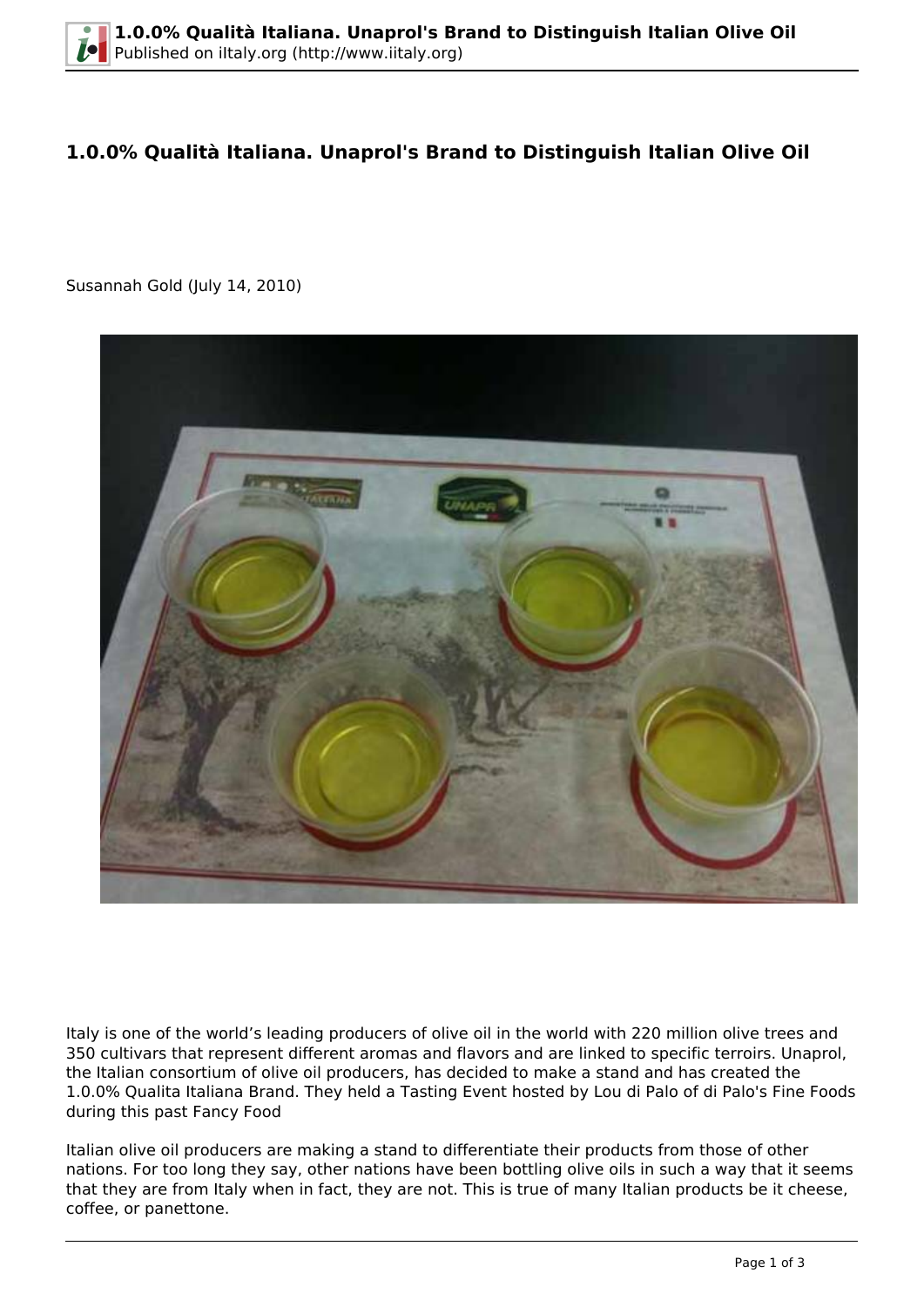

[Unaprol](http://www.unaprol.it) [2], the Italian consortium of olive oil producers, has decided to make a stand and has created the 1.0.0% Qualita Italiana Brand. Unaprol represents over 600,000 olive farms. Italy is one of the world's leading producers of olive oil in the world with 350 cultivars that represent different aromas and flavors and are linked to specific terroirs. There are over 220 million olive trees in Italy. While Unaprol has been active since 1966, their role is increasing and now includes helping to protect the traceablity of olive oil from the place of production to the bottling facility. Unaprol runs many programs for both the trade and consumers and helps to offer precise details about the products and education on olive oil in general.

Education on olive oil was what Lou Di Palo's presentation at the Fancy Food show was all about. Di Palo, the fourth generation proprietor of *Di Palo's Fine Food* [3], a specialty food shop in Little Italy led a group of journalists in an olive oil tasting.

Colavita brought olive oil to the United States more than 30 years ago and since that time there has been a huge proliferation of olive oils sold whether they are from Italy, Spain, France, Greece, Tunisia and even California is getting into the act.

Di Palo stressed that the first rule for olive oil is to understand its' acidity level. It can't be more than .8% acidity to be considered an Italian Extra Virgin olive oil by the Ministry of Agriculture but to be considered a 1.0.0% Qualita Italiana, it can only have .4% acidity. The olive oil that can use this branding must be able to be traced from tree to bottle as well. It has a variety of other stringent requirements.

Di Palo said that olive oil has four enemies: oxygen, light, heat and time. The shelf life of an olive oil is about 18 months. He also noted that various olive oils have different uses. For example, a monocultivar, or an olive oil made from a single varietal can be used as a finishing oil on salad or grilled vegetables while other oils that are made from blends are better suited to cooking.

If you feel insecure about buying olive oil, Di Palo said that you one way to tell what type of oil you are buying is the price. The blending oils will be much less expensive than say a mono cultivar oil.

In addition to the acidity factor, another important issue for quality olive oil is how and when it was produced. The olives shouldn't touch the ground when they are harvested because they will become be more bitter. The olives should also be pressed within hours of harvesting. The olives have a different taste depending on when they were picked. If they are picked in October, they will be more intense whereas they will be somewhat softer on the palate if picked in December.

We tasted four oils made with different indigenous cultivars and varying degrees of fruitness. The lightest oil, **Sololivo DOP Dauno Gargano**, was from Apulia and was made with the Ogliarola garganica olive. It was fruity and delicate and would be a great finishing oil..

A second oil made by [Frantoio Figoli](http://www.frantoiofigoli.it) [4]was from Calabria and was made with a blend of olive varieties including Dolce di Rossano, Carolea, Frantoio, Nocellara del Belice and Coratina. This oil was grassier and had hints of artichoke. This is also considered a finishing oil. It is made using cold extraction techniques. It is slightly spicier that the previous oil.

The third oil was from Lazio and was an organic oil made by **Quattrociocchi** [5]. The cultivar was Itrana. This oil was somewhat buttery in taste with tomato, pepper, almond and artichoke notes. This firm also used cold extraction. All of the olives were hand harvested..

The fourth oil was also from Apulia and was called Robusto made by [Guglielmi](http://www.olioguglielmi.it) [6]. It too was made from a 100% indigenous cultivar, this time, the Coratina olive. The firm does mechanical harvesting without letting the olives touch the earth. This oil was more peppery than the others and could be used on meats and with full flavored sauces.

This mini panorama of olive oils was just enough to give a taste of how varied the panorama for olive oil can be. The largest producing regions in Italy are Apulia, Calabria, and Lazio but Tuscany, Umbria, Le Marche, Lago di Garda and other regions also produce olives. Of the 20 Italian regions, the only one that doesn't is the Valle d'Aosta.